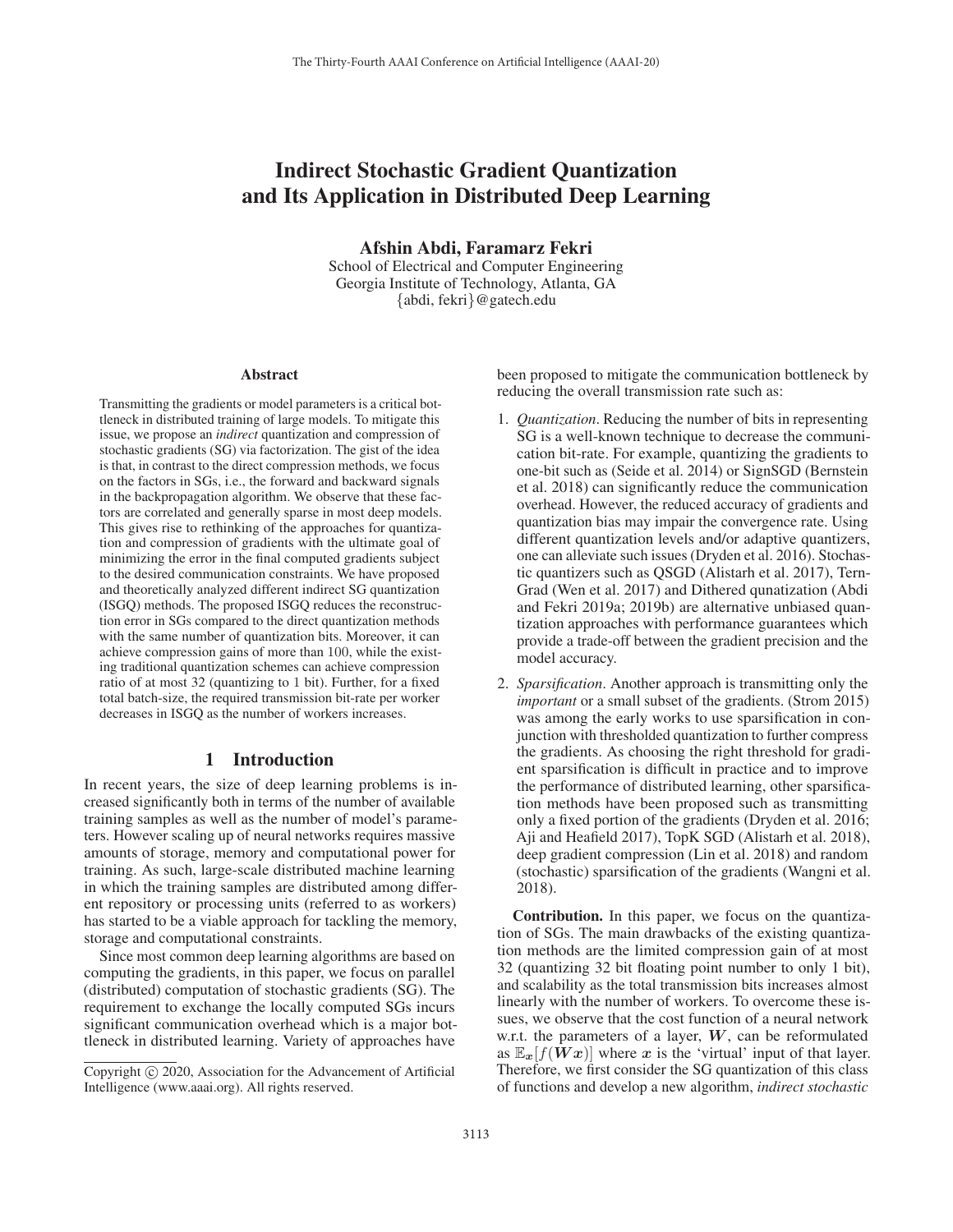*gradient quantization via factorization* (ISGQ). Then, we study its complexity and convergence properties and extend the algorithm to distributed training of deep neural networks. By analyzing the signals propagating in the neural networks, we observe that the forward and backward signals in neural networks are more compression-friendly than the stochastic gradients, themselves. Hence, ISGQ can achieve superior performance in terms of total transmission bits and quantization error compared to the traditional approaches.

Our proposed approach is different from the existing low rank matrix approximation methods such as (Konecný et al. 2016) in the sense that those methods enforce the updates of SG to be as  $G = AB$  with generally A (or B) being generated randomly and fixed at each iteration of training. Therefore, essentially the updates of the SG are forced to be in the subspace generated by *A*. Another related line of research is optimizing quantizers as in ZipML (Zhang et al. 2017). However, it is primarily developed for linear regression with  $\ell_2$  loss and is based on double sampling<br>strategy for random quantization of the input data Moreover strategy for random quantization of the input data. Moreover, optimizing the quantizer is based on a dynamic programming algorithm requiring access to the entire dataset or knowing its statistical properties. In contrast to these approaches, our proposed method does not enforce any constraint on the SGs and it exploits the natural decomposition inherent in the calculation of SG. Further, the ISGQ is developed for general (activation) functions, has negligible computational overhead and can be directly applied to distributed deep learning.

#### 2 Problem Statement and Motivation

Consider the problem of learning the parametric model  $m_W$ :  $\mathcal{X} \rightarrow \mathcal{Y}$ , where  $\mathcal{X}$  and  $\mathcal{Y}$  are the sets of the inputs and outputs of the model, respectively, and *W* is the parameters of the model to be learned. Let the cost function associated with the model's output  $y = m_W(x)$  and the desired output *t* be given by  $\ell(y,t)$ . Hence,  $\mathcal{L}(\tilde{W}) = \mathbb{E}[\ell(\mathfrak{m}_W(x), t)]$  is the objective function to be minimized for learning  $W$ objective function to be minimized for learning *W*.

In this paper, we consider efficient quantization of the stochastic gradients (SG) of  $\mathcal{L}(\cdot)$ . First we consider the class of generalized linear functions as the parametric model  $m_W(\cdot)$  and develop and theoretically analyze our proposed quantization. Then, we extend our algorithm and results to the distributed training of general deep models in  $\S$  4.

Let the parametric model be given as  $m_W(x) = \sigma(Wx)$ , where  $W \in \mathcal{W} \subset \mathbb{R}^{m \times n}$ ,  $x \in \mathcal{X} \subset \mathbb{R}^n$  and  $\sigma(\cdot)$  is an arbitrary function. Let  $f(\boldsymbol{W}\boldsymbol{x},t) = \ell(\boldsymbol{\sigma}(\boldsymbol{W}\boldsymbol{x}),t)$  be the cost<br>for input x and target t assumed to be an arbitrary smooth for input *x* and target *t*, assumed to be an arbitrary smooth differentiable function. To simplify the notations, since *t* is uniquely determined from *x* and the dataset, we ignore it in our notations and denote the cost function as  $f(\boldsymbol{W}\boldsymbol{x})$ . Hence, the objective is minimizing  $\mathcal{L}(\boldsymbol{W}) = \mathbb{E}[f(\boldsymbol{W}\boldsymbol{x})].$ 

A stochastic gradient (SG) of  $\mathcal{L}(W)$  is an unbiased random estimator of the gradient, i.e., the SG *<sup>G</sup>*(*W*) is a random function such that  $\mathbb{E}[G(W)] = \nabla_W \mathcal{L}$  for all W. *<sup>G</sup>* has bounded variance if there exists a finite B such that  $\mathbb{E}[\|G(W) - \nabla \mathcal{L}\|_F^2] \leq B$ . For an arbitrary  $x \in \mathcal{X}$ ,<br> $G = \nabla f(Wx) = \nabla f(x)$  and  $\mathbb{E}[\|G(X) - \nabla f(x)\|_F^2]$  $G = \nabla_{\boldsymbol{W}} f(\boldsymbol{W}\boldsymbol{x}) = \nabla_{\boldsymbol{y}} f(\boldsymbol{y})|_{\boldsymbol{y}=\boldsymbol{W}\boldsymbol{x}} \boldsymbol{x}^{\mathsf{T}}$  is a SG of  $\mathcal{L}$ . It is common to compute and average the SG over a mini hatch common to compute and average the SG over a mini-batch

to reduce its variance. Let  $X = [x_1, \dots, x_L] \in \mathbb{R}^{n \times L}$ be a training batch of size L,  $\delta_k = \nabla_y f(y)|_{y=Wx_k}$  for  $k = 1, \ldots, L$  and  $\Delta = [\delta_1, \cdots, \delta_L] \in \mathbb{R}^{m \times L}$ . Therefore,

$$
G = \frac{1}{L} \sum_{k=1}^{L} G_k = \frac{1}{L} \sum_{k=1}^{L} \delta_k x_k^{\mathsf{T}} = \frac{1}{L} \Delta X^{\mathsf{T}}.
$$
 (1)

Our proposed method for quantization and compression of the stochastic gradients, computed via (1), is motivated by the following observation:

*Instead of computing the gradients and then compressing them, our idea aims at compressing the intermediate signals,*  $\Delta$  *and*  $X$ *, and transmitting them. We refer to this approach as* indirect *compression, in contrast to the* direct *quantization and compression of the stochastic gradients G. This is specially helpful when the number of parameters is large relative to the batch size; since the dimension of SG* is  $m \times n$ , direct method requires transmission of mn val*ues for G. On the other hand, the indirect method requires transmitting only*  $L(m + n)$  *values for a batch of size L. Moreover, as it will be investigated later, these signals are more compression-friendly, i.e., they tend to be sparser and having less entropy than the stochastic gradients.*

# 3 Indirect SG Quantization via Factorization

Here, we introduce and analyze the proposed indirect quantization of SG. Let  $X$  and  $\Delta$  be the quantized values of  $X$  and **Δ**, respectively. Then the indirect SG quantization (ISGQ) is defined as

$$
\widetilde{G} = \frac{1}{L} \widetilde{\Delta} \widetilde{X}^{\mathsf{T}}.
$$
 (2)

L In this paper, we focus on unbiased indirect quantizers, i.e.,  $\mathbb{E} \left[ G - \frac{1}{L} \tilde{\Delta} \tilde{X}^T \right] = 0$ . We consider two classes of quantizers for  $X$  and  $\Delta$  namely *deterministic* and *random dithered* for *X* and **Δ**, namely, *deterministic* and *random dithered* quantization.

#### Deterministic Indirect SG Quantization

We call a quantizer  $Q(\cdot)$  *deterministic* if for any v, repeated application of the quantizer to  $v$  results in the same quantized value. A quantizer  $Q(\cdot)$  is statistically optimized for random variable  $z$  if it is unbiased and has the minimum mean squared error (MSE) (Max 1960; Lloyd 1982), hence

$$
\mathbb{E}_z[z - Q(z)] = 0, \quad \mathbb{E}_z[(Q(z) - z) Q(z)] = 0. \tag{3}
$$

Obviously, designing such a quantizer requires knowledge about the probability distribution of data or accessing the entire dataset.

Let  $g = G_{i,j}$  be an arbitrary element of the SG,  $x :=$  $(X_{j_i})^{\mathsf{T}}$  and  $\delta := (\Delta_{i_j})^{\mathsf{T}}$  be the *j*-th and *i*-th row of *X* and  $\Delta$  respectively. Hence  $a = \pm \delta^{\mathsf{T}} x = \pm \sum_{i} x_i \delta_i$ . Further  $\Delta$ , respectively. Hence,  $g = \frac{1}{L} \delta^T x = \frac{1}{L} \sum_k x_k \delta_k$ . Further, assume that the signals have bounded joint second moment assume that the signals have bounded joint second moment, i.e.,  $\mathbb{E} \left[ \|\boldsymbol{x}\|^2 \|\boldsymbol{\delta}\|^2 \right] < \infty$ .<br>One may hope that if

One may hope that if the quantizers for  $x$  and  $\delta$  are designed optimally w.r.t. each individual signal, then the resulting indirect quantization of SG becomes almost optimal as well. We refer to this quantization approach as *naïve ISGQ*.

Lemma 1. *Assume that the quantizers x and δ are designed optimally and*  $\tilde{g}$  *is the naïve indirect quantization of g.*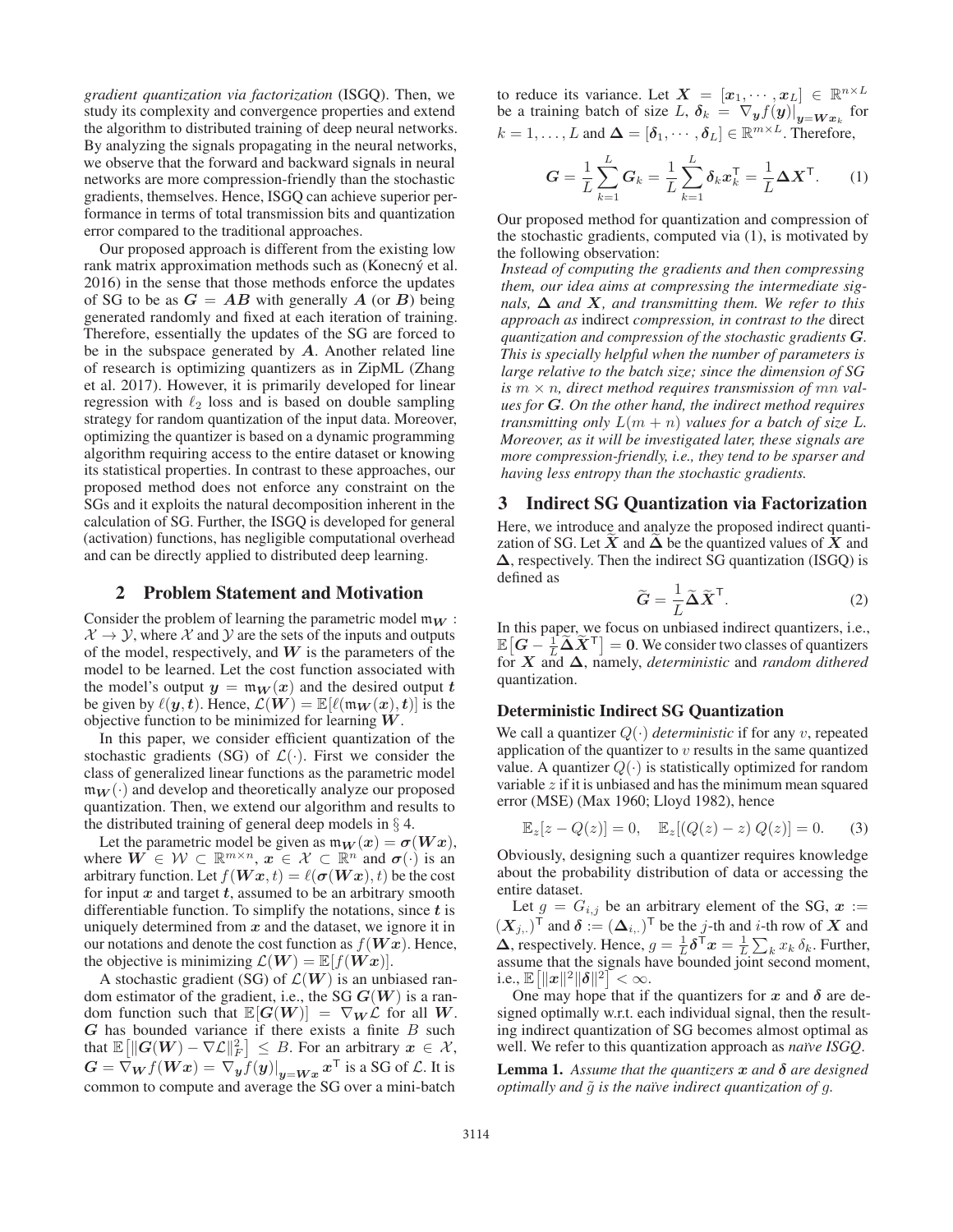

Figure 1: Performance of naïve-ISGQ w.r.t. the baseline (nonquantized) for training a fully connected model over MNIST.

- $-If$ *x and*  $\delta$  *are independent random variables, then*  $\tilde{q}$  *is an unbiased and bounded-variance SG. Moreover, in 1 bit quantization, if*  $x_k$ *'s are i.i.d. Folded Normal and*  $\delta_k$ *'s are Normal random variables, then the MSE gap with the optimum direct quantizer is less than* 4%*.*
- $-If$  $x$  *and*  $\delta$  *are correlated random variables, the naïve ISGQ is not necessarily unbiased.*

Unfortunately, designing optimum individual quantizers for  $x$  and  $\delta$  is not feasible in many applications. Further, the independence assumption between  $x$  and  $\delta$  is not generally satisfied in practice and by Lemma 1, the naïve ISGQ is likely to become biased. These shortcomings limit the effectiveness of naïve ISGQ in many applications such as distributed deep learning (see Fig. 1).

The drawbacks of naïve-ISGQ are mainly due to the fact that the quantizers for the signals are designed independently, i.e., the quantized signals  $\tilde{x}$  and  $\delta$  are obtained by minimizing  $\mathbb{E}[(x-\tilde{x})^2]$  and  $\mathbb{E}[(\delta-\tilde{\delta})^2]$  separately without considering their joint effect on the computed SG. To overcome the problems of naïve ISGQ, we propose jointly optimizing the individual quantizers for  $X$  and  $\Delta$  such that the MSE of the resulting ISGQ is minimized. If the joint statistical properties of  $X$  and  $\Delta$  are available, one can aim at analytically finding optimum individual quantizers for unbiased minimum MSE ISGQ (please refer to the supplementary document). Here, we focus on empirical methods (using data of each training mini-batch) to approximately find good indirect quantizers.

Note that the quantization of *X* can be written as  $X = \sum_{k=1}^{K} A_k \alpha_k$ , where *K* is the number of quantization bins  $\sum_{k=1}^{K} A_k \alpha_k$ , where K is the number of quantization bins,<br> $\sum_{k=1}^{K} a_k = 1$  if  $[X]_{k \geq 1}$  is in the k-th quantization bin (and  $[A_k]_{i,j} = 1$  if  $[X]_{i,j}$  is in the k-th quantization bin (and  $[A_k]_{i,j} = 0$  otherwise) and  $\alpha_k$  is the reconstruction point  $[A_k]_{i,j} = 0$ , otherwise) and  $\alpha_k$  is the reconstruction point associated with the k-th bin. Similarly, we can represent associated with the k-th bin. Similarly, we can represent<br>quantization of  $\Delta$  as  $\widetilde{\Delta} = \sum_i B_{i,j} \widetilde{B}_{i,j}$ . Therefore, ISGO can quantization of  $\Delta$  as  $\widetilde{\Delta} = \sum_k B_k \beta_k$ . Therefore, ISGQ can be computed as

$$
\widetilde{G} = \frac{1}{L} \widetilde{\Delta} \widetilde{X}^{\mathsf{T}} = \frac{1}{L} \sum_{k,l} B_l A_k^{\mathsf{T}} \alpha_k \beta_l = \sum_{k,l} C_{k,l} \alpha_k \beta_l.
$$
 (4)

where  $C_{k,l} = \frac{1}{L} B_l A_k^{\mathsf{T}}$ . Define the empirical bias as

## Algorithm 1 Empirical MSE-ISGQ

- 1: Initialize *α* and *β*
- 2: for few iterations do
- 3: Fix  $\alpha$  and solve (6) to update  $\beta$ .<br>4: Fix  $\beta$  and solve (6) to update  $\alpha$ .
- Fix  $\beta$  and solve (6) to update  $\alpha$ .
- 5: return Quantizers for *X* and **Δ**.

bias := 
$$
\sum_{i,j} (G_{i,j} - \frac{1}{L} [\tilde{\Delta} \tilde{X}^{\mathsf{T}}]_{i,j})
$$
  
= 
$$
\sum_{i,j} [G - \sum_{k,l} C_{k,l} \alpha_k \beta_l]_{i,j} = \bar{G} - \beta^{\mathsf{T}} P \alpha,
$$
 (5)

where  $\bar{G} = \sum_{i,j} G_{i,j}$  and  $P_{k,l} = \sum_{i,j} [C_{k,l}]_{i,j}$ . Since the problem of optimizing the quantization bins for ISGQ is nonconvex and computationally complex, we decide to fix them and only adjust the reconstruction points of each quantizer. Hence, the mappings  $X \mapsto A_k$  and  $\Delta \mapsto B_k$  are known. For example, in 1-bit ISGQ for correlated normal *X* and **Δ**, the quantization threshold is set to zero and only the reconstruction values for positive and negative *X* and  $\Delta$ are adjusted. We propose to adjust the quantizers for the empirical MSE-ISGQ via the optimization problem

$$
\min_{\alpha,\beta} \|G - \tilde{G}\|_F^2 + \lambda(\text{bias})^2
$$
  
= 
$$
\min_{\alpha,\beta} \|G - \sum_{k,l} C_{k,l} \alpha_k \beta_l\|_F^2 + \lambda (\beta^{\mathsf{T}} P \alpha - \bar{G})^2, \quad (6)
$$

where  $\lambda$  controls the trade-off between the MSE and empirical bias of MSE-ISGQ.

Computational Complexity. Since, the optimization problem (6) is bi-convex, we suggest the iterative approach summarized in Alg. 1 to solve it. The quantizers for  $X$  and  $\Delta$ can be initialized approximately based on the expected properties of the signals or as uniform quantizer. It can be easily verified that by fixing  $\alpha$ , (6) becomes a quadratic problem w.r.t. *β* which has a closed form solution and can be computed efficiently. Similar arguments hold for fixing *β* and updating  $\alpha$ . Moreover, in out experiments, we found out that only 1-2 iterations of Alg. 1 yields satisfactory results. Hence, the computational complexity of finding MSE-ISGQ quantizers is insignificant. For example, for the special case of 1-bit quantization, the *total* computational complexity of MSE-ISGQ to solve (6) is less than 100 FLOPs. (see supp. document for more detailed analysis.)

#### Dithered Indirect SG Quantization

The main drawback of using the deterministic approach for the quantization is the dependency of the quantization noise to the signal. Since  $x$  and  $\delta$  are generally correlated, this forced us in §3 to adjust the individual quantizers for each batch of data ( $X$  and  $\Delta$ ) to minimize the MSE and bias of ISGQ. Here, we pursue a different approach and develop a *simple and fixed* quantization scheme whose noise is independent of the signals. Our proposed algorithm is based on dithered quantization.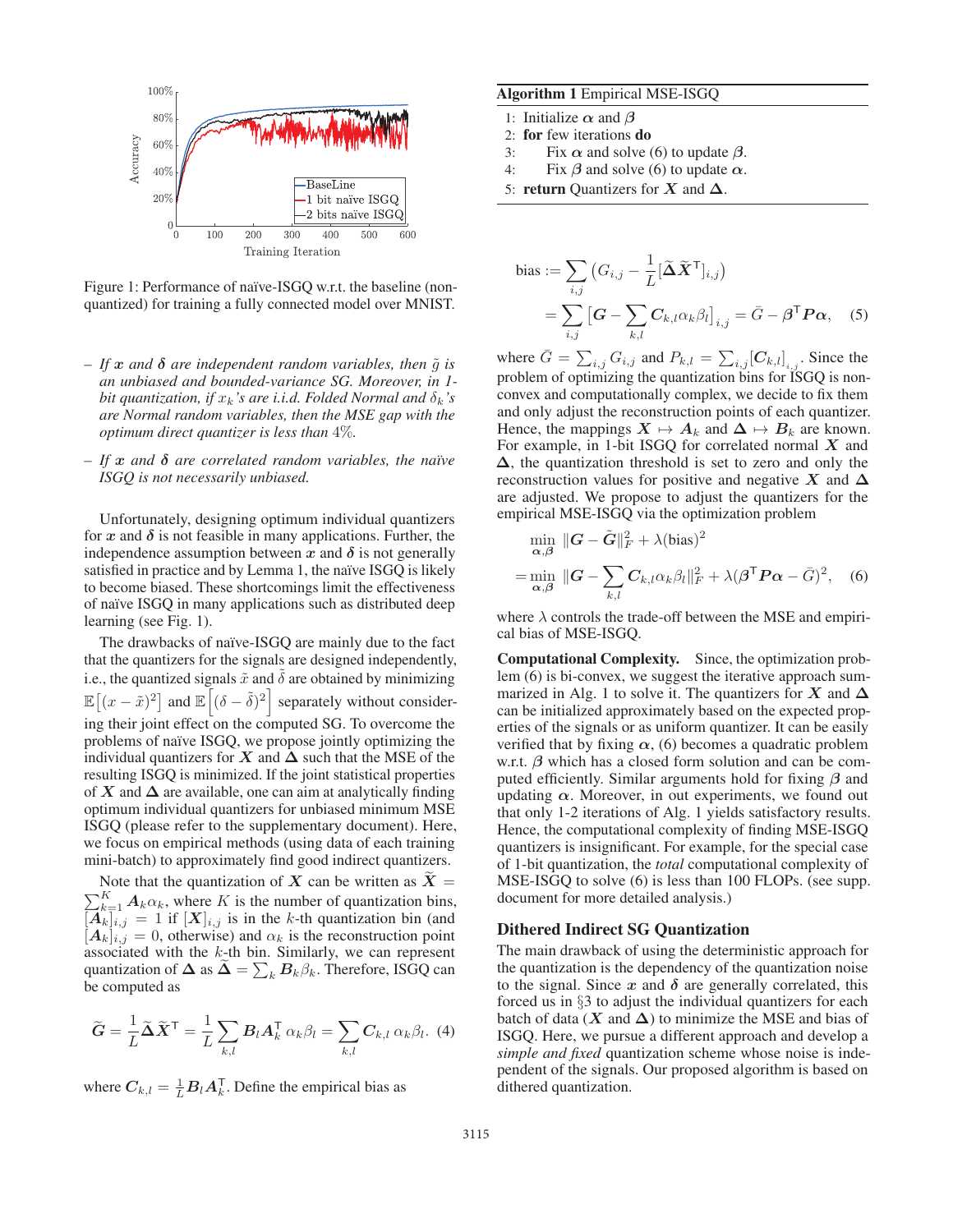**Definition** (Dithered Quantization). Let  $\rho$  be the quantization step size. For an input signal  $x$ , assume that  $u$  is a random dither signal, generated independently of  $x$ . The dithered quantization of x is defined as  $\tilde{x} = \varrho(\lfloor x/\varrho + u \rfloor - u)$ , where  $\lfloor \varrho \rfloor$  is the nearest integer to  $\alpha$  $\lfloor \alpha \rfloor$  is the nearest integer to  $\alpha$ .

*Remark* 1. To transmit the dithered quantization of  $x$ , it is sufficient to send the index of the quantization bin that  $x/\varrho + u$  resides in, i.e.,  $q = \lfloor x/\varrho + u \rfloor$ . The receiver can reproduce the (pseudo-)random sequence u using the same reproduce the (pseudo-)random sequence  $u$  using the same random number generator algorithm and seed number and then compute the quantized value as  $\tilde{x} = \rho(q - u)$ .

Characteristics of the dither signal has a major impact on the properties of the quantization noise. It is known that if the dither signal is generated uniformly over  $(-1/2, 1/2)$ , i.e.  $u \sim \mathcal{U}(-1/2, 1/2)$ , then the quantization noise  $e = x - \tilde{x}$  is independent of the signal x and  $e \sim \mathcal{U}(-\varrho/2, \varrho/2)$ .

We consider the dithered indirect quantization of SG as follows: Let  $K_x$  and  $K_d$  be the number of desired quantization levels for  $X$  and  $\Delta$ , respectively.  $X$  is quantized as

$$
Q_x = \lfloor X/\kappa_x + U \rfloor, \quad \widetilde{X} = \kappa_x (Q_x - U), \quad (7)
$$

where the *scale factor*  $\kappa_x = ||X||_{\infty} / K_x$  maps the signal into the range  $[-K_x, K_x]$  prior to quantization and  $\overline{U} \sim$  $U(-1/2, 1/2)$  is an independently generated random dither signal. It can be easily verified that the scaled quantization noise  $E_x = (X - X)/\kappa_x$  is independent of the signals *X* and  $\Delta$ , and uniformly distributed over  $(-1/2, 1/2)$ . The dithered quantization of  $\Delta$  is defined similarly.

**Theorem 2.** Let  $G = \frac{1}{L} \Delta X^T$  be a stochastic gradient of  $\mathcal{L}(W)$ . Then, the Dithered ISCO,  $\widetilde{G} = \frac{1}{L} \widetilde{\Delta} \widetilde{X}^T$  with *of*  $\mathcal{L}(\mathbf{W})$ . Then, the Dithered-ISGQ,  $\tilde{G} = \frac{1}{L} \tilde{\Delta} \tilde{X}^{\mathsf{T}}$  with number of quantization levels  $K_{\tau}$  and  $K_{\tau}$  has the following *number of quantization levels*  $K_x$  *and*  $K_d$  *has the following properties:*

- P1.  $\widetilde{G}$  *is unbiased, i.e.,*  $\mathbb{E}[\widetilde{G}] = \nabla \mathcal{L}$ *,*
- P2. *Its variance is bounded as* E *G* − ∇L<sup>2</sup> F <sup>≤</sup> mn  $\frac{n n}{L} \gamma \mathbb{E} \left[ \|\mathbf{X}\|_{\infty}^{2} \|\Delta\|_{\infty}^{2} \right] + \mathbb{E} \left[ \|\mathbf{G} - \nabla \mathcal{L}\|_{F}^{2} \right],$  where  $\gamma$ <br>*s a constant depending only on the number of quantiis a constant depending only on the number of quantization levels.*

*Especially, if we assume that X follows a Normal or Folded-Normal distribution with variance*  $\sigma_x^2$  *and*  $\Delta \sim \mathcal{N}(0, \sigma_d^2)$ *, and n and and and and and and and and and and and and and and and and and and and and and and and independent of each other, then*

$$
\mathbb{E}\left[\|\widetilde{G} - \nabla_{\mathbf{W}}\mathcal{L}\|_{F}^{2}\right] \leq \frac{mn}{L}\sigma_{x}^{2}\sigma_{d}^{2}\left(\frac{\ln(\sqrt{2}nL)}{3K_{x}^{2}} + 1\right) \times \left(\frac{\ln(\sqrt{2}mL)}{3K_{d}^{2}} + 1\right). \tag{8}
$$

Note that although the Dithered-ISGQ may have higher variance than MSE-ISGQ in some applications, it has the advantages of having fixed quantizers and not requiring jointoptimization of the individual factorized quantizer.

Rate-Distortion Analysis. It is worth exploring the relation between the variance of Dithered-ISGQ (i.e., the distortion) and the total number of bits (i.e., the transmission rate). Since the quantizer index of *X*,  $Q_x \in \{-K_x, \ldots, K_x\}$  can take at most  $2K_x + 1$  distinct values and *X* has  $n\tilde{L}$  elements, the *total* number of bits for quantized *X* would be

 $nL\log(2K_x + 1)$ . Similarly, total number of bits for quantized  $\Delta$  would be  $mL \log(2K_d + 1)$ . Hence, the total number of bits for dithered ISGQ is  $R = L(n \log(2K_x + 1) + m \log(2K_{\text{c}} + 1))$  per training iteration  $m \log(2K_d + 1)$  per training iteration.<br>Considering the rate-distortion with

Considering the rate-distortion with respect to the batchsize L, we realize that  $R = \mathcal{O}(L)$  while from (8) MSE=  $\mathcal{O}(\frac{\ln(L)^2}{L})$ . Thus, the rate increases linearly w.r.t. the batch-<br>size but the decrease in quantization noise is sublinear size but the decrease in quantization noise is sublinear.

Similarly, to analyze the rate-distortion w.r.t. the number of quantization levels, we observe that doubling the number of quantization levels increases the number of bits by 1 per sample. For sufficiently large nL and  $mL$  (relative to  $K_x$  and  $K_d$ ), the MSE would be reduced approximately by a factor  $K_d$ ), the MSE would be reduced approximately by a factor of 16. However, when  $\ln(nL) \ll K^2$  and  $\ln(mL) \ll K^2$ . of 16. However, when  $\ln(nL) \ll \overline{K_x^2}$  and  $\ln(mL) \ll K_d^2$ , which corresponds to more quantization levels (i.e. finer quanwhich corresponds to more quantization levels (i.e. finer quantization of  $X$  and  $\Delta$ ), the MSE of Dithered-ISGQ would be the same as the non-quantized SG and any further increase in the number of bits would not improve the accuracy anymore.

Computational Complexity. It is worth mentioning that only the intermediate signals,  $X$  and  $\Delta$ , are required to be available for Dithered-ISGQ and there is no need to compute the SG via (1). Moreover, quantizing *X* can be done in parallel while performing the forward and backward computations. Hence, generally the computation time of Dithered-ISGQ is less than other direct quantization methods.

Convergence Analysis. The convergence analysis of the Dithered-ISGQ relies on the fact that the proposed quantization method is unbiased and has bounded variance. Consider stochastic gradient descent learning algorithm with ISGQ in which at the  $t$ -th iteration, the parameters are updated as

$$
W_{t+1} = W_t - \eta_t \tilde{G}_t, \qquad (9)
$$

where  $\eta_t$  is the learning rate. Convergence of the learning algorithm can be easily verified under almost the same assumptions as in (Bottou 1998, §5.1), i.e.,

- A1.  $f(\cdot)$  is lower bounded and 3-times differentiable with continuous derivatives.
- **A2.** Learning rates satisfy  $\sum \eta_t = +\infty$  and  $\sum \eta_t^2 < \infty$ .
- **A3.** Over the support of  $f(\cdot)$ , the signals have bounded joint  $4^{\text{th}}$  moment  $\mathbb{E}\left[\|\boldsymbol{X}\|_F^4\right]\left|\boldsymbol{\Delta}\right\|_F^4\right] < \infty.$
- A4. If *W* grows too large, the gradient descent direction points towards zero.

Theorem 3. *Assume that conditions (A1) to (A4) hold. Then gradient descent with Dithered-ISGQ* (9) *converges almost surely to a local extremum, i.e.,*  $\nabla_{\mathbf{W}_t} \mathcal{L} \stackrel{a.s.}{\rightarrow} 0$  *as*  $t \rightarrow +\infty$ *.* 

# 4 Application to Distributed Training of Neural Networks

In this section, we show how ISGQ can be employed for efficient communication of stochastic gradients in distributed training of deep neural networks. Consider the *l*-th layer of a neural network, whose input signal is  $x^{(l-1)}$  and the weights and biases are  $W^{(l)}$  and  $\hat{b}^{(l)}$ , respectively. By concatenating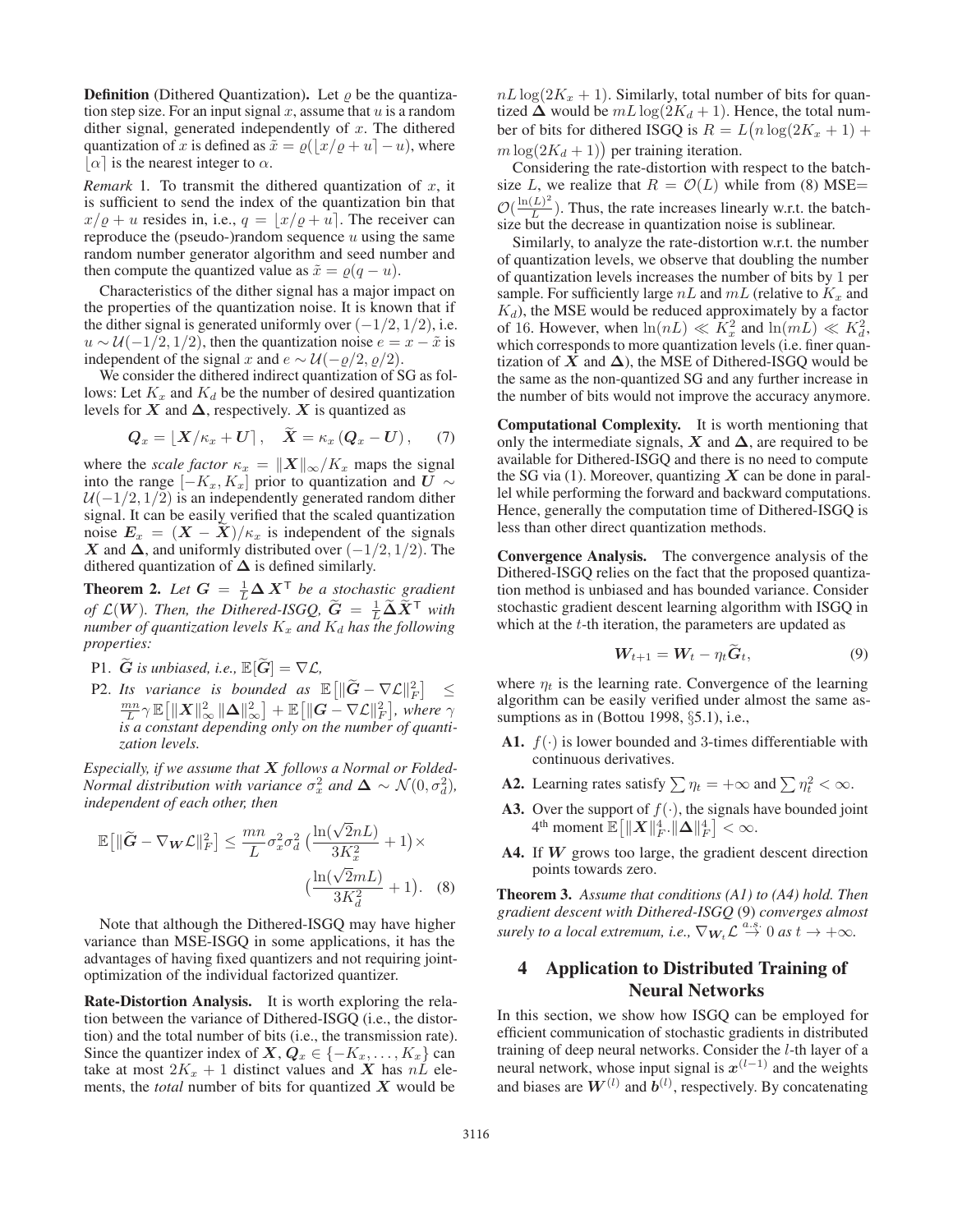**to**  $**W**<sup>(l)</sup>$  **and appending 1 to**  $**x**<sup>(l-1) 1</sup>$ **, the input signal** into the nodes and the output of the  $l$ -th layer are given by

$$
\mathbf{y}^{(l)} = \mathbf{W}^{(l)} \mathbf{x}^{(l-1)} , \quad \mathbf{x}^{(l)} = \boldsymbol{\sigma}(\mathbf{y}^{(l)}), \tag{10}
$$

where  $\sigma(\cdot)$  is the activation function, applied element-wise. It is worth noting that the convolutional layers can be represented similarly by appropriate reshaping and reformulation of the input and the parameters.

There exists a function  $g(\cdot)$  such that the final output of the neural network, *y*, can be represented as  $y = g(x^{(l)})$ , where  $g(.)$  may denend on other signals and parameters of the neural  $g(\cdot)$  may depend on other signals and parameters of the neural network. Hence the loss function w.r.t.  $x^{(l)}$  and desired output *t* is given by  $\ell(g(\mathbf{x}^{(l)}), t)$ . By defining  $f(\mathbf{v}) = \ell(g(\sigma(\mathbf{v})), t)$ , the training loss function with respect to the parameters of the the training loss function with respect to the parameters of the l-th layer would be  $\mathcal{L} = \mathbb{E}\left[f(\mathbf{W}^{(l)}x^{(l-1)})\right]$ , where  $x^{(l-1)}$  can be considered as the *virtual input* of the *l*-th layer can be considered as the *virtual input* of the *l*-th layer.

Moreover, it is worth mentioning that the backpropagation algorithm, widely used in deep learning (Rojas 1996; Goodfellow et al. 2016), is indeed a realization of (1) and chain-rule. It is well-known that gradient of the cost function for an input  $x$  w.r.t. the parameters of the  $l$ -th layer can be computed as

$$
\nabla_{\mathbf{W}^{(l)}} \mathcal{L} = \delta^{(l)} (\mathbf{x}^{(l-1)})^{\mathsf{T}},\tag{11}
$$

$$
\boldsymbol{\delta}^{(l)} = \boldsymbol{\sigma}'(\boldsymbol{y}^{(l)}) \odot ((\boldsymbol{W}^{(l+1)})^{\mathsf{T}} \boldsymbol{\delta}^{(l+1)}).
$$
 (12)

where  $\delta_j^{(l)} := \frac{\partial f}{\partial y_j^{(l)}}$  is the partial derivative of the cost function w.r.t. input signal of the  $j$ -th node of the  $l$ -th layer, i.e.,  $\delta^{(l)} = \nabla_y f(y)|_{y = W^{(l)}x^{(l-1)}}$ . These observations imply the potential application of the ISGO algorithms developed in §3 potential application of the ISGQ algorithms developed in §3 for the compression of SG and distributed training of deep models. Using ISGQ in distributed learning can provide the following benefits:

- Since calculating SGs at the workers is generally done via backpropagation algorithm, computing forward and backward signals does not incur extra computational complexity. On the other hand, in Dithered-ISGQ, there is no need to compute the SG via (11) and having access to *X* and  $\Delta$  (computed via (12)) is sufficient. Since the complexity of quantizing individual signals is less than matrix multiplication, we argue that Dithered-ISGQ can slightly reduce the computational load at the workers in addition to reducing the total transmission bits.
- As the majority of signals are sparse due to the structure of neural networks and the forward and backward signals have generally less entropy, they are more compressible than the gradients (please refer to the supplementary document and [Anonymized]). For example, with ReLU activation function,  $\sigma(y) = \sigma'(y) = 0$  for  $y < 0$ . Hence, the forward and backward signals  $(x, \delta)$  in the hidden layers forward and backward signals  $(x, \delta)$  in the hidden layers are mostly sparse, and because of (10) and (12) their sparsities are correlated which can be used to further reduce the communication bit rate.
- Since the quantization of the signals are performed separately, it can be potentially implemented in parallel, and

<sup>1</sup>i.e., 
$$
W^{(l)} \leftarrow [W^{(l)}, b^{(l)}]
$$
 and  $x^{(l)} \leftarrow [x^{(l)}; 1]$ .

some operations (such as generating random dither signal) can be executed simultaneous to the neural network's forward and backward computations.

Note that the proposed indirect quantization is more suitable when the batch-size is smaller then the number of parameters. For layers with weight sharing schemes such as convolutional layers which generally have fewer parameters for transmission, distributed training benefits more from direct compression and transmission of the stochastic gradients using methods such as (Alistarh et al. 2017; Wen et al. 2017).

# 5 Experiments

In this section, we evaluate the properties of the developed ISGQ algorithms and their performance in distributed training. For the simulations, we consider MNIST database with fully-connected (784-1000-300-100-10) neural network (hereafter referred to as FC) and Lenet model (LeCun et al. 1998), CIFAR-10 database using CifarNet (Krizhevsky, Sutskever, and Hinton 2012), and Imagenet (Russakovsky et al. 2015) using AlexNet deep model (Krizhevsky, Sutskever, and Hinton 2012). The considered deep models, FC, Lenet, CifarNet and AlexNet have approximately 1.16, 1.66, 1.07 and 62.4 million parameters, respectively. In all our experiments, we use SGD or Adam algorithm with initial learning rate 0.01, decay rate 0.98 per epoch and batch-sizes 256 or 128 per worker. To evaluate the reduction in the transmission bits as well as the performance loss of the trained model, we compared our proposed method against the baseline distributed training without any quantization (i.e., 32 bits used for the transmissions of values) and other direct quantization methods: 1-bit quantization of (Seide et al. 2014), Tern-Grad (Wen et al. 2017) and QSGD (Alistarh et al. 2017). For implementation details and the distributed learning algorithm, please refer to the supplementary document.

Quantizer Performance. First, we investigate how our proposed ISGQ methods are compared against the direct optimum Lloyd-Max quantization (Lloyd 1982; Max 1960). For this purpose, we consider different neural networks at various stages of training and repeated the experiments numerous times to compute the mean and variance of the desired metrics. Some of the results are presented in figures 2 and 3.

We observe that generally the forward and backward signals are sparser (Fig. 2a), and their optimum quantized values have less entropy and normalized MSE (defined as  $||v - \tilde{v}||^2 / ||v||^2$  for vector *v*) than the SG (Fig. 2). Hence, quantization of the intermediate signals generally requires fewer number of bits and has smaller individual quantization noise than directly quantizing the signals, confirming that these signals are more compression-friendly.

Moreover, our proposed MSE-ISGQ (using only 1 iteration of Alg. 1) and Dithered-ISGQ usually performs comparable or better than the optimum (Lloyd-Max) direct quantization of the SG (see Fig. 3), showing the effectiveness of ISGQ.

Processing Time per Iteration. Next, we measure the complexity of the proposed SG compression technique by measuring the average time required to process (e.g., feed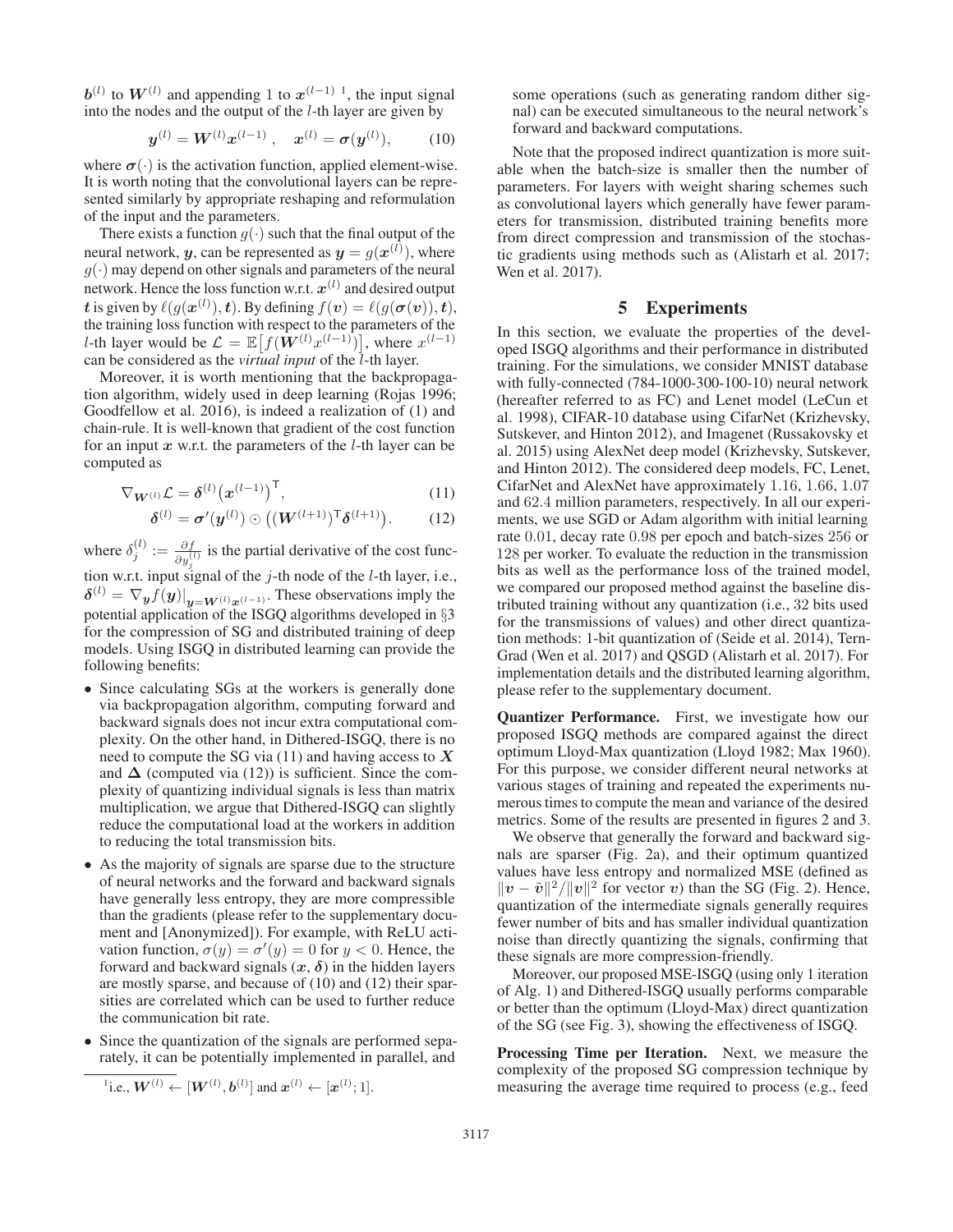

Figure 2: Sparsity at different stages of training, Normalized MSE and Entropy of quantized SG vs signals of the 2<sup>nd</sup> hidden layer of FC at accuracy=40% for various number of quantization levels.



Figure 3: Comparing ISGQ with optimum direct SG quantization,  $2<sup>nd</sup>$  hidden layer of FC at accuracy= $40\%$ .

mini-batch and compute the SG), quantize and communicate the SGs. Let  $T_p$  be the total processing and quantization time and  $T_c$  be the average communication time to transmit the raw parameters of the model. Obviously, if a worker compresses the gradients by a factor of  $k$ , its communication time would be reduced approximately by  $T_c/k$ , while on the other hand, its processing time might increase slightly. As a result, in a centralized synchronous distributed training with  $P$  identical workers, the total processing time would be  $T_p + PT_c/k + T_u$ , where  $T_u$  is the communication time to broadcast back the aggregated gradients to the workers by the server.

First, we compare the required total processing and quantization times of the proposed ISGQ with QSG (Alistarh et al. 2017) and baseline (no quantization) for different batch-sizes and different models using Intel Core i7 CPU and Nvidia Titan Xp GPU. Since, baseline transmission only computes the SGs, the total processing time is expected to be larger when quantization is added. Tables 1 and 2 show the results for processing 200 batches on CPU and GPU, respectively. Since the dithered-ISGQ does not require computing the SG via (11) and only relies on back-propagation calculations, when matrix multiplications are costly (e.g., on CPU or for large matrices), its computation time is significantly lower than other quantization techniques and comparable to the baseline.

Next, to find the effectiveness of different quantization schemes in terms of communication overhead, we calculated



Figure 4: Final accuracy of the trained model, shaded areas represent 1 standard deviation.

and compared compression gain of each scheme as

compression gain = 
$$
\frac{32 \times (\text{# model's parameters})}{\text{# transmitted bits per worker}}.
$$

Some of the results are presented in Tbl. 3 for different models, batch-sizes and various quantization schemes.

One can easily conclude that 1000 iterations of decentralized distributed training Alexnet with 4 workers, batchsize 128 per worker using Titan Xp GPUs connected via InfiniBand links would take approximately 3.9 minutes using ISGQ compared to 4.5 minutes by QSG and 9 minutes by Baseline (no SG compression), while centralized single node training with the same total batch-size takes approximately 14.8 minutes to execute.

Accuracy of the Distributed Training. Although it is possible to evaluate the performance of the quantization and compression schemes in both synchronous and asynchronous settings, here we assume that the workers and server are synchronous. The main reason for such a setting is to cancel-out the performance degradation (in terms of training accuracy or speed) that may be caused by the stale gradients in asynchronous updates and to solely compare the effect of the quantization algorithms.

Through our simulations, we have found that distributed training of the considered deep models using either of the quantization schemes eventually converges to  $\pm 1\%$  of the accuracy of the baseline model. However, the convergence speed of the 1-bit method (Seide et al. 2014) is considerably slower than the others for complex models, while ISGQ performs comparably well. For example, Fig. 4 compares the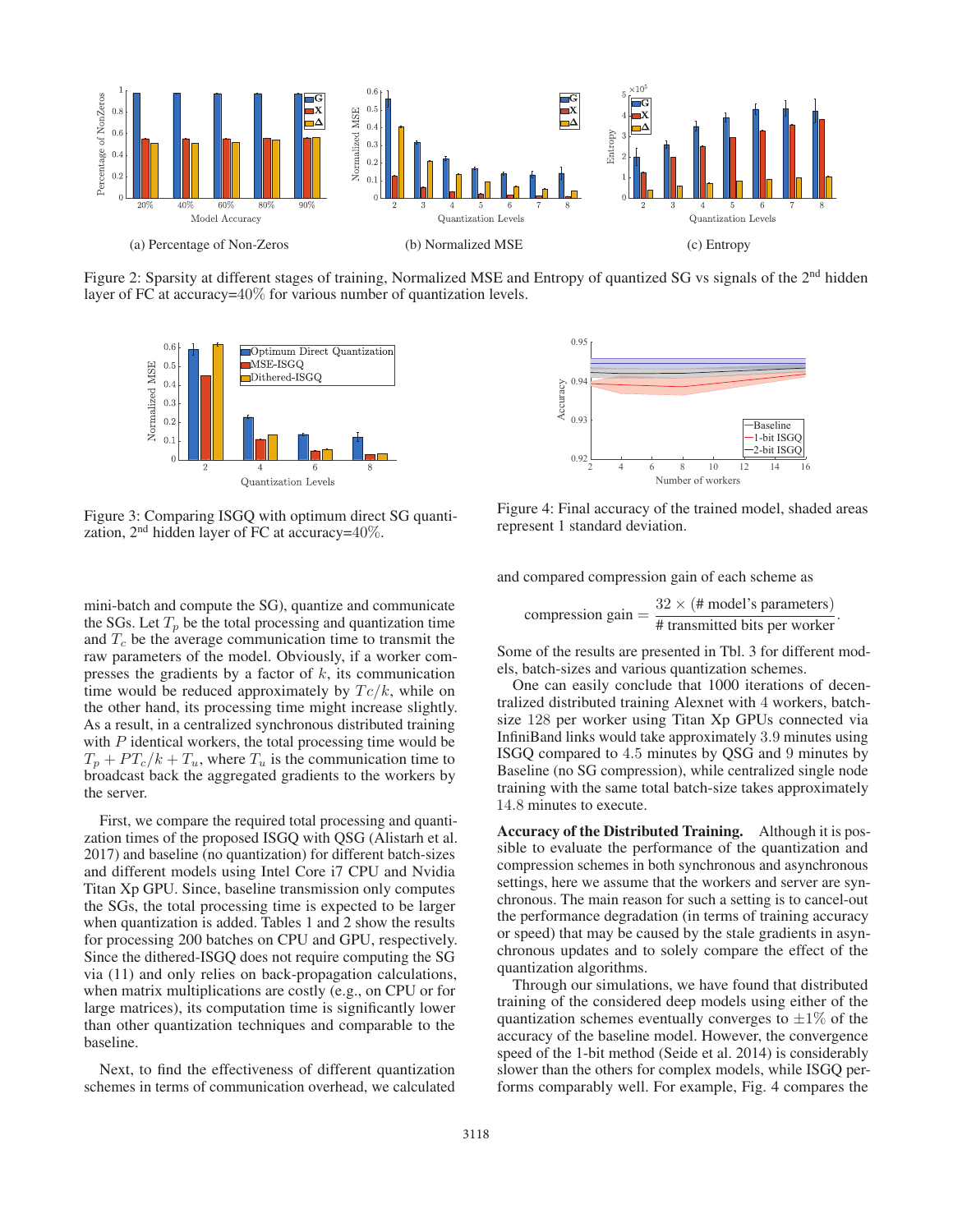Batch size 256 128 64 Baseline 1.2 0.78 0.63 FC | QSGD 1.85 1.43 1.23 D-ISGQ 1.29 0.76 0.52 Baseline 14.4 8.17 5.1 Lenet | OSGD 15.79 9.1 5.9 D-ISGQ 15.12 8.45 4.98 Baseline 30.33 16.31 9.2 Cifarnet | QSGD 31.59 17.1 9.92 D-ISGQ 31.4 16.77 9.19 Baseline 66.4 34.5 18.9 Alexnet | QSGD 70 37.6 21.8 D-ISGQ 66.7 34.4 18.4

Table 1: Computation time (sec.) with Core i7 CPU

Table 2: Computation time (sec.) w/ Titan Xp GPU

|          | Batch size      | 256  | 128  | 64   |
|----------|-----------------|------|------|------|
| FC       | <b>Baseline</b> | 0.29 | 0.26 | 0.25 |
|          | <b>OSGD</b>     | 0.34 | 0.32 | 0.31 |
|          | D-ISGO          | 0.36 | 0.33 | 0.31 |
| Lenet    | <b>Baseline</b> | 1.27 | 0.84 | 0.62 |
|          | <b>OSGD</b>     | 1.39 | 0.98 | 0.77 |
|          | D-ISGO          | 1.41 | 1.0  | 0.79 |
| Cifarnet | <b>Baseline</b> | 3.27 | 1.62 | 0.92 |
|          | <b>OSGD</b>     | 3.34 | 1.69 | 0.99 |
|          | D-ISGO          | 3.26 | 1.7  | 1.01 |
| Alexnet  | <b>Baseline</b> | 83   | 45.2 | 25   |
|          | <b>OSGD</b>     | 86   | 46.1 | 25.5 |
|          | D-ISGO          | 84   | 44.4 | 24.1 |

final accuracy of the trained model with ISGQ using different number of workers with the baseline. As seen, the accuracy loss due to the training with quantized SG is small (less than 0.2% most of the time for 2-bit ISGQ).

Figure 5 shows the test accuracy of the model at each iteration during training with stochastic gradient descent using baseline (no quantization), 1-bit quantization (Seide et al. 2014) and our proposed ISGQ. Note that here we omitted the time delays that is caused by more communication overhead in the baseline and 1-bit quantization and assumed that the speed of connection link is infinity. As shown in the figure, the convergence rate of ISGQ closely follows the baseline while it has the potential of achieving compression gains of beyond 32, much higher than the traditional direct quantization methods.

#### 6 Conclusion

In this paper, we proposed a novel approach, *indirect stochastic gradient quantization via factorization*, instead of commonly used direct methods. Our method takes advantage of the characteristics of the backpropagation algorithm and

Table 3: Average compression gains of different quantization methods in distributed deep learning

| Batch size |                              | 256  | 128  | 64   |
|------------|------------------------------|------|------|------|
| FC         | 1-bit ISGO                   | 33   | 67   | 133  |
|            | 1-bit (Seide et al. 2014)    | 28.4 | 28.4 | 28.4 |
|            | TernGrad / 1-bit QSGD        | 20.2 | 20.2 | 20.2 |
| Lenet      | 1-bit ISGO                   | 56   | 105  | 180  |
|            | 1-bit (Seide et al. 2014)    | 28   | 28   | 28   |
|            | TernGrad / 1-bit QSGD        | 20   | 20   | 20   |
| Cifarnet   | 1-bit ISGO                   | 38   | 65   | 98   |
|            | 1-bit (Seide et al. 2014)    | 28   | 28   | 28   |
|            | TernGrad / 1-bit QSGD        | 20.1 | 20.1 | 20.1 |
| AlexNet    | 1-bit ISGO                   | 117  | 170  | 221  |
|            | 2-bits ISGO                  | 80   | 118  | 153  |
|            | 1-bit (Seide et al. $2014$ ) | 29   | 29   | 29   |
|            | TernGrad / 1-bit OSGD        | 19.4 | 19.4 | 19.4 |



Figure 5: Convergence rate of distributed training with 8 workers using different quantization methods.

the statistical properties of the forward and backward signals during training. For the quantization of the forward and backward signals, we proposed different approaches whose objective is minimizing the error in the reconstructed SG. We showed that despite its simplicity, ISGQ can perform close to the optimum Lloyd-Max quantization algorithm in terms of reconstruction error while requiring much less bite-rate. Moreover, ISGQ leads to significant reduction in the communication overhead, achieving compression gain of more than 100, without sacrificing the training speed or accuracy. Especially for a fixed total batch-size, at each worker the required transmission bit-rate of the fully connected layers decreases as the number of workers increases. This results in the reduction of total bits for transmission of the parameters in ISGQ, in contrast to the existing direct approaches whose transmission bit-rate remains fixed regardless of the number of workers.

## Acknowledgments

This material is based upon work supported by the National Science Foundation under Grant Number CPS-1837369 and by Sony Inc. under the Sony Faculty Research Award.